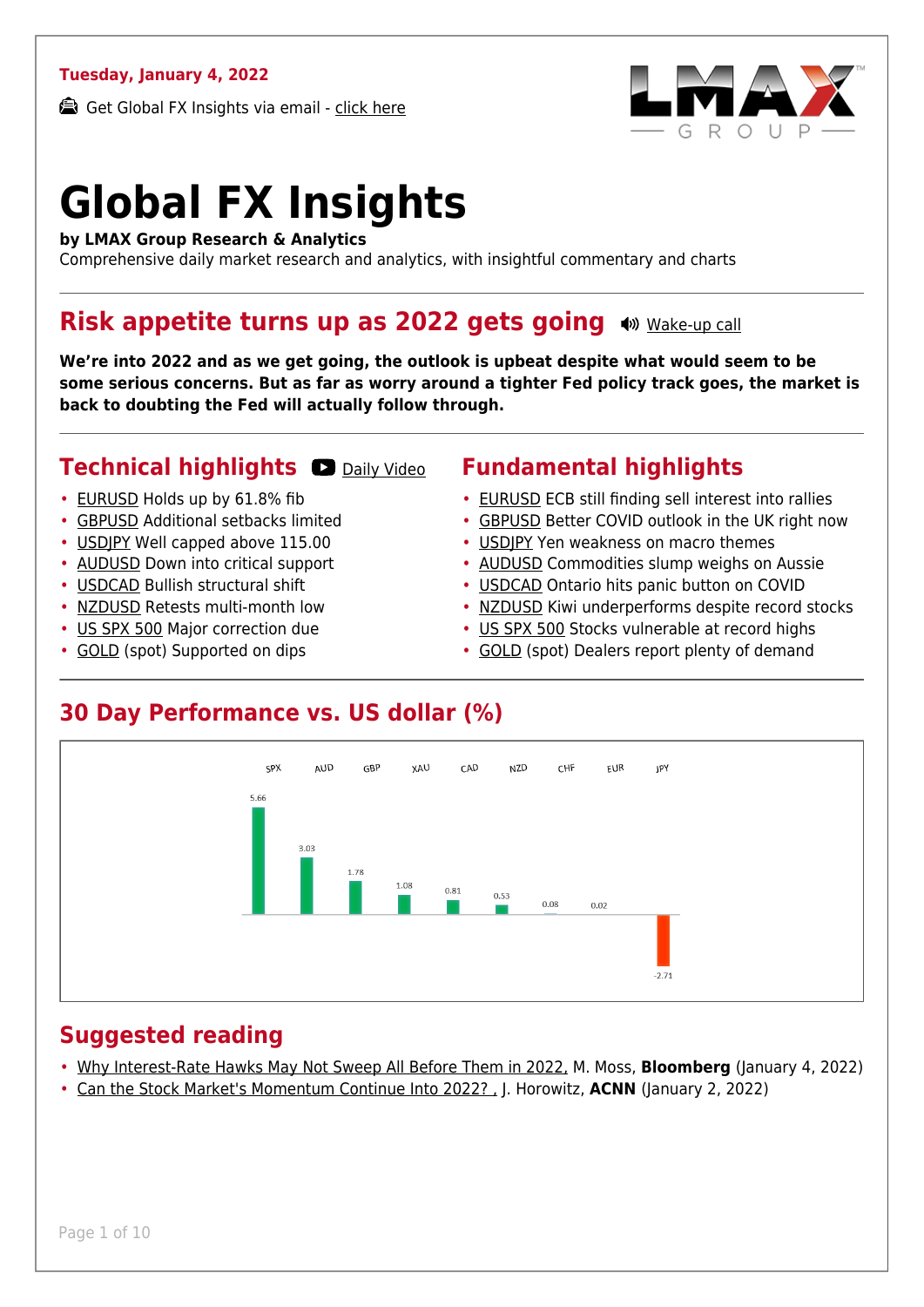### <span id="page-1-0"></span>**EURUSD – technical overview**

**Setbacks have extended to retest the critical** 61.8% fib retrace off the 2020 low to 2021 high move. Technical studies are now tracking in extended territory on the weekly chart, warning of the need for a corrective bounce ahead. Look for the market to hold up on a weekly close basis above the 61.8% fib retrace around 1.1275. Back above 1.1465 strengthens outlook. Weekly close below 1.1275 negates.



- **R2 1.1465**  15 November high– Strong
- **R1 1.1387**  31 December high Medium
- **S1 1.1222**  15 December low Medium
- **S2 1.1186**  24 November/2021 low Strong

## <span id="page-1-1"></span>**EURUSD – fundamental overview**

**The Euro comes into 2022 under pressure** on the back of diverging central bank policy outlooks at the Fed and ECB. The ECB is seen by many as being behind the curve, while the surge in virus cases in Europe is not helping matters either. Key standouts on today's calendar come from German retail sales, German unemployment, UK manufacturing PMI reads, BOE consumer credit, Canada producer prices, Canada manufacturing PMI reads, US ISM manufacturing, and US JOLTs job openings.

## **EURUSD - Technical charts in detail**

#### [Watch now](https://youtu.be/P29foKX1IDw)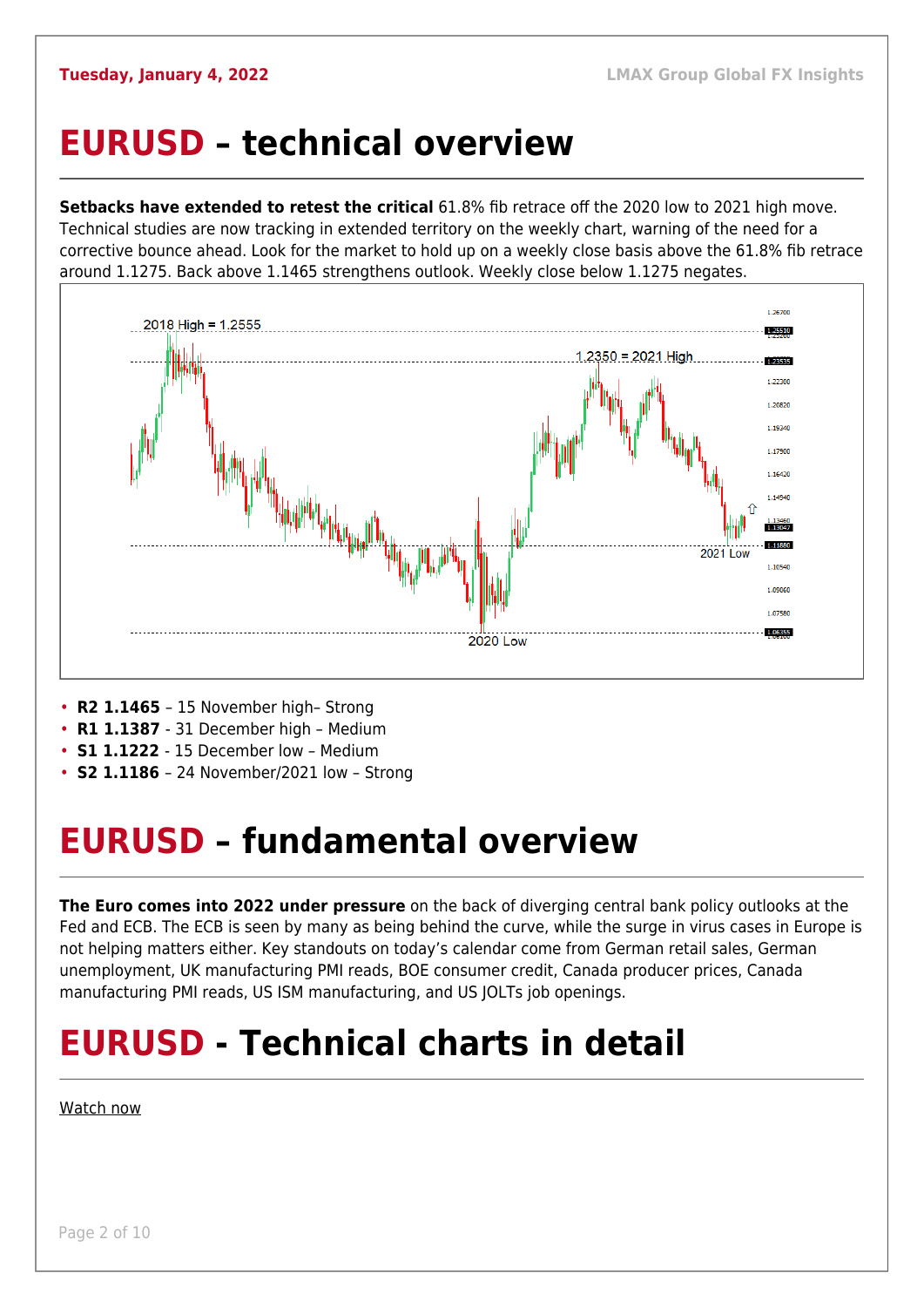### <span id="page-2-0"></span>**GBPUSD – technical overview**

**The market is in a correction phase** in the aftermath of the run to fresh multi-month highs earlier this year. At this stage, additional setbacks should be limited to the 1.3000 area ahead of the next major upside extension towards a retest and break of critical resistance in the form of the 2018 high. Back above 1.3608 takes pressure off the downside.



- **R2 1.3608**  9 November high Strong
- **R1 1.3551**  31 December high Medium
- **S1 1.3409**  29 December low Medium
- **S2 1.3339**  23 December low Medium

## <span id="page-2-1"></span>**GBPUSD – fundamental overview**

**The Pound has been feeling better about improved** economic data and less concerning news around the dangers of the omicron variant. This has resulted in upwardly revised BOE rate hike expectations as the market gets back to focusing on the economy and the uptick in inflation. Key standouts on today's calendar come from German retail sales, German unemployment, UK manufacturing PMI reads, BOE consumer credit, Canada producer prices, Canada manufacturing PMI reads, US ISM manufacturing, and US JOLTs job openings.

[Watch now](https://youtu.be/us4VlHNnfwY)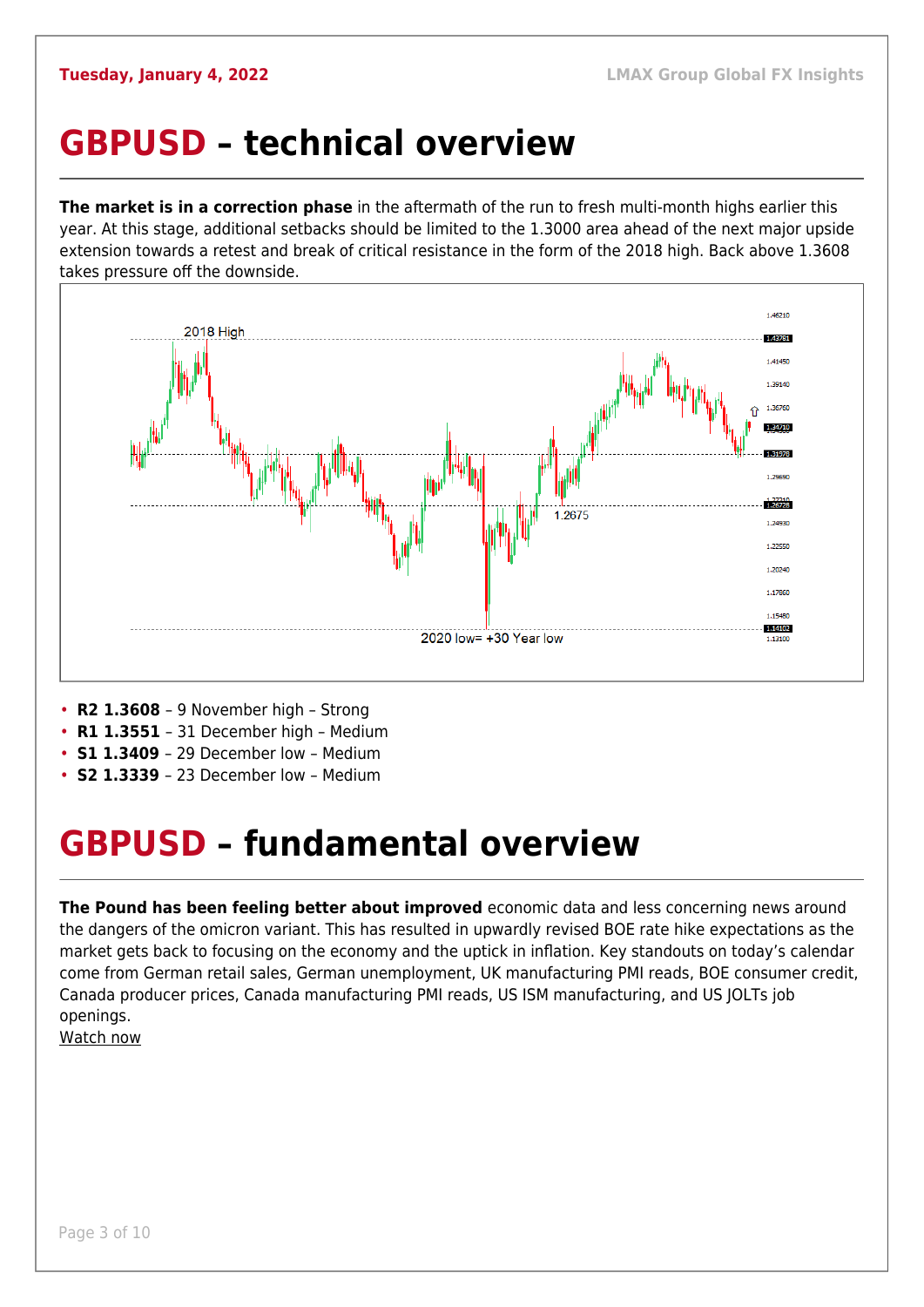## <span id="page-3-0"></span>**USDJPY – technical overview**

**The longer-term trend** is bearish despite the recent run higher. Look for additional upside to be limited, with scope for a topside failure and bearish resumption back down towards the 100.00 area. It would take a clear break back above 116.00 to negate the outlook.



- **R2 116.00**  Figure Strong
- **R1 115.82**  4 January/today/**multi-month high** Medium
- **S1 114.95**  3 January low Medium
- **S2 114.00**  Figure Strong

## <span id="page-3-1"></span>**USDJPY – fundamental overview**

**The Yen has been well offered into 2022** on flow from US Dollar demand on diverging Fed/BOJ policy, and flow from an uptick in risk appetite. BoJ Governor Kuroda has said the central bank will only discuss policy normalization once inflation is closer to 2%. Key standouts on today's calendar come from German retail sales, German unemployment, UK manufacturing PMI reads, BOE consumer credit, Canada producer prices, Canada manufacturing PMI reads, US ISM manufacturing, and US JOLTs job openings. [Watch now](https://youtu.be/mXHJx51NYz4)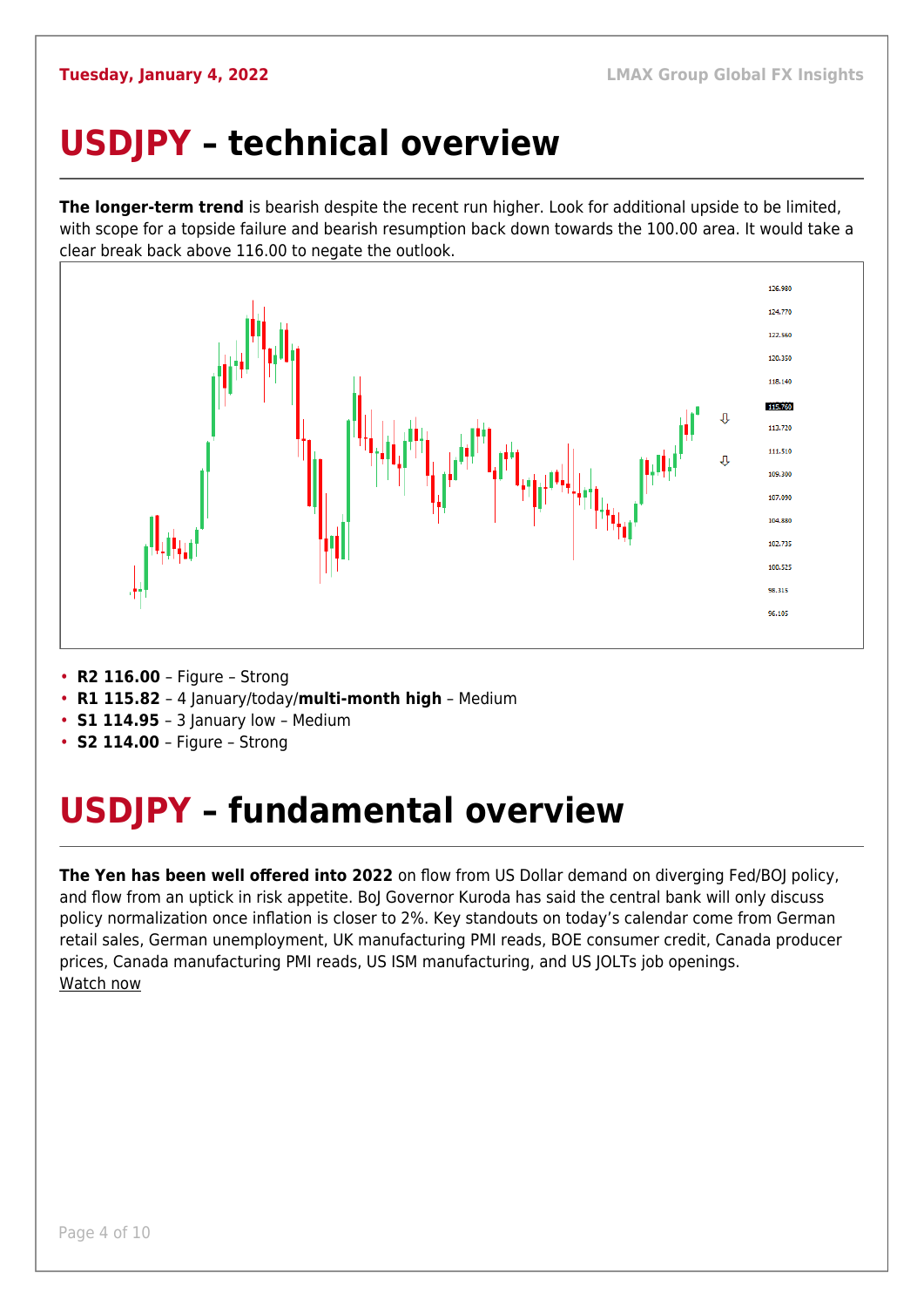### <span id="page-4-0"></span>**AUDUSD – technical overview**

**The Australian Dollar has been in the process** of a healthy correction following the impressive run towards a retest of the 2018 high in 2021. At this stage, the correction is starting to look stretched and setbacks should be well supported above 0.7000 on a weekly close basis. A weekly close below 0.7000 will force a bearish shift.



- **R2 0.7300**  Figure Strong
- **R1 0.7278**  31 December high Medium
- **S1 0.7083**  20 December low Medium
- **S2 0.6993**  3 December/**2021 low** Strong

## <span id="page-4-1"></span>**AUDUSD – fundamental overview**

**We'vere seeing some demand in recent sessions** as risk appetite comes back helped along by China stimulus news as 2021 closed out. But overall, the Australian Dollar is under pressure, mostly on the back of diverging Fed/RBA policy and this latest dump in commodities prices. Key standouts on today's calendar come from German retail sales, German unemployment, UK manufacturing PMI reads, BOE consumer credit, Canada producer prices, Canada manufacturing PMI reads, US ISM manufacturing, and US JOLTs job openings.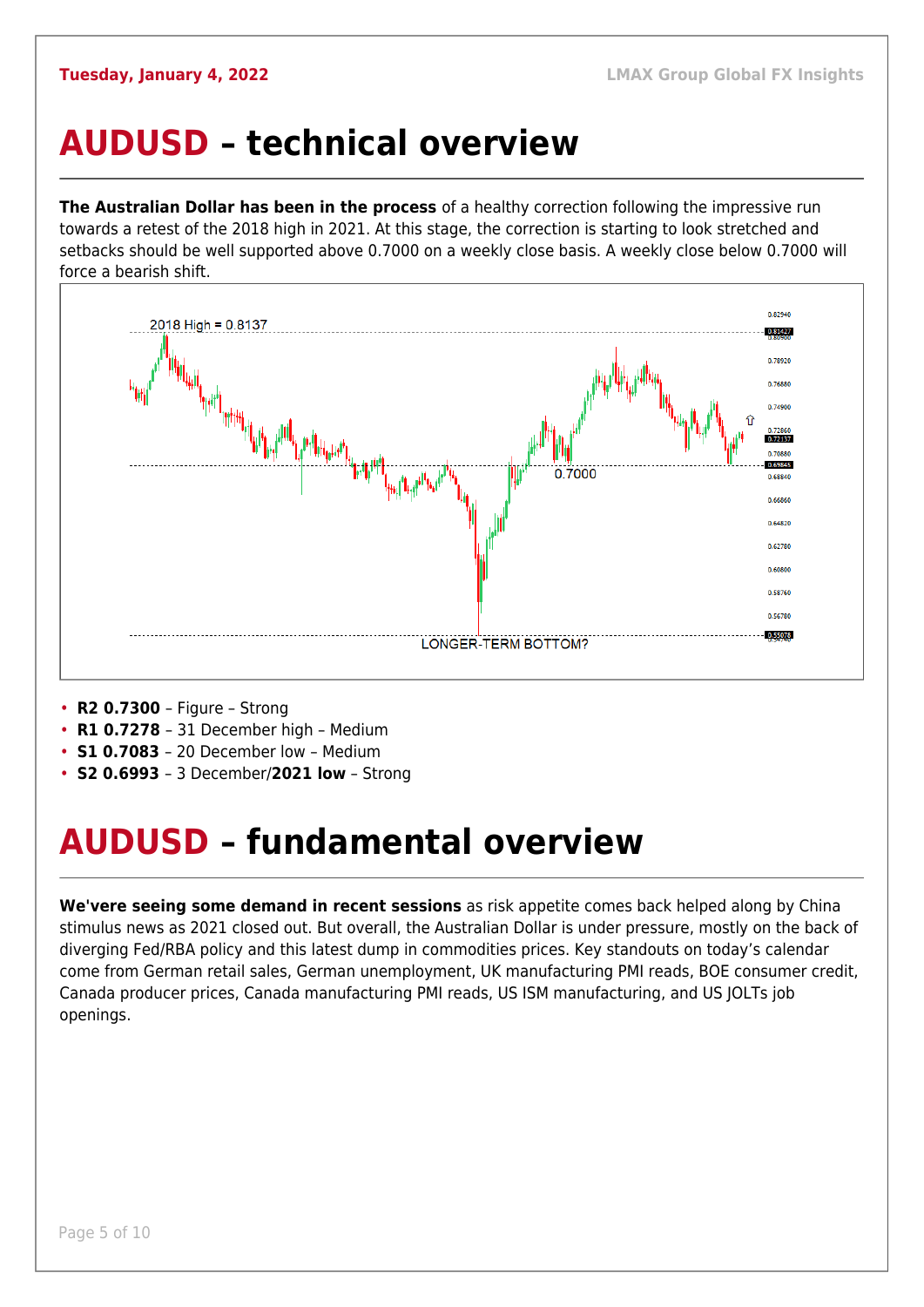#### <span id="page-5-0"></span>**USDCAD – technical overview**

**Finally signs of a major bottom in the works** after a severe decline from the 2020 high. A recent weekly close back above 1.2500 encourages the constructive outlook and opens the door for a push back towards next critical resistance in the 1.3000 area. Any setbacks should be well supported into the 1.2200s.



- **R2 1.3000**  Psychological Strong
- **R1 1.2964**  20 December/**2021 high** Medium
- **S1 1.2700**  Figure Medium
- **S2 1.2607** 8 December low Strong

## <span id="page-5-1"></span>**USDCAD – fundamental overview**

**We're seeing some Canadian Dollar demand** in recent sessions as risk appetite comes back and oil recovers, but overall, the Canadian Dollar is under pressure into 2022, falling victim to diverging central bank policy and a worsening virus outlook in Canada. Ontario has just hit the panic button, calling for all schools to be taught online. Key standouts on today's calendar come from German retail sales, German unemployment, UK manufacturing PMI reads, BOE consumer credit, Canada producer prices, Canada manufacturing PMI reads, US ISM manufacturing, and US JOLTs job openings.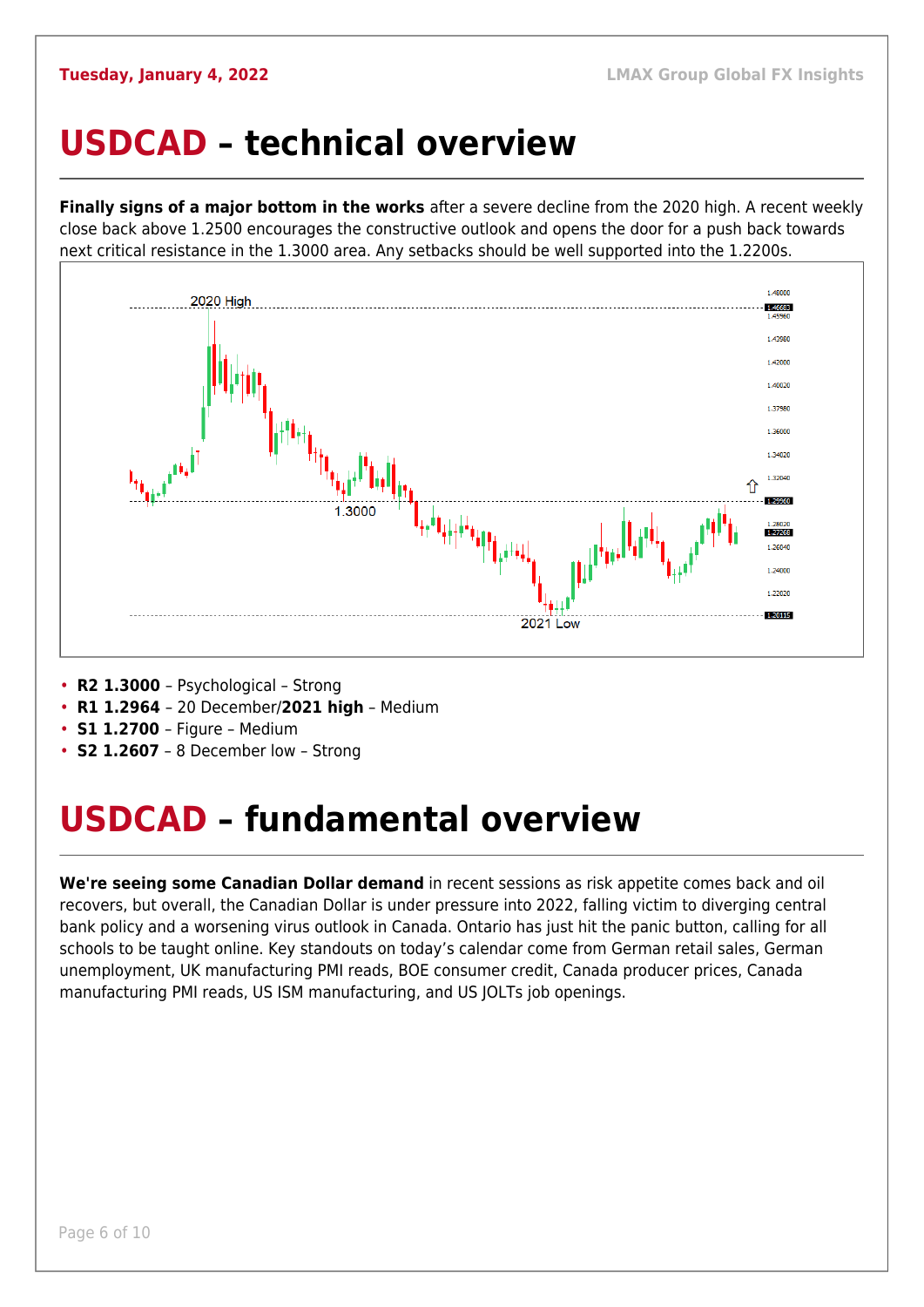### <span id="page-6-0"></span>**NZDUSD – technical overview**



**The market has entered a period of intense correction** after running up to a yearly and multi-month high. Back below 0.6700 would suggest a more significant bearish structural shift.

- **R2 0.6894**  25 November high Strong
- **R1 0.6868**  1 December high Medium
- **S1 0.6701**  15 December/**2021 low** Strong
- **S2 0.6650**  Mid-Figure Medium

### <span id="page-6-1"></span>**NZDUSD – fundamental overview**

**We're seeing some support in recent sessions** as risk appetite comes back, but overall, economic data out of New Zealand has been softer of late, RBNZ rate hike expectations have been scaled back, the phased border reopening has been delayed due to omicron, and risk off flow has soured sentiment. All of this has been behind this latest wave of Kiwi underperformance into 2022. Key standouts on today's calendar come from German retail sales, German unemployment, UK manufacturing PMI reads, BOE consumer credit, Canada producer prices, Canada manufacturing PMI reads, US ISM manufacturing, and US JOLTs job openings.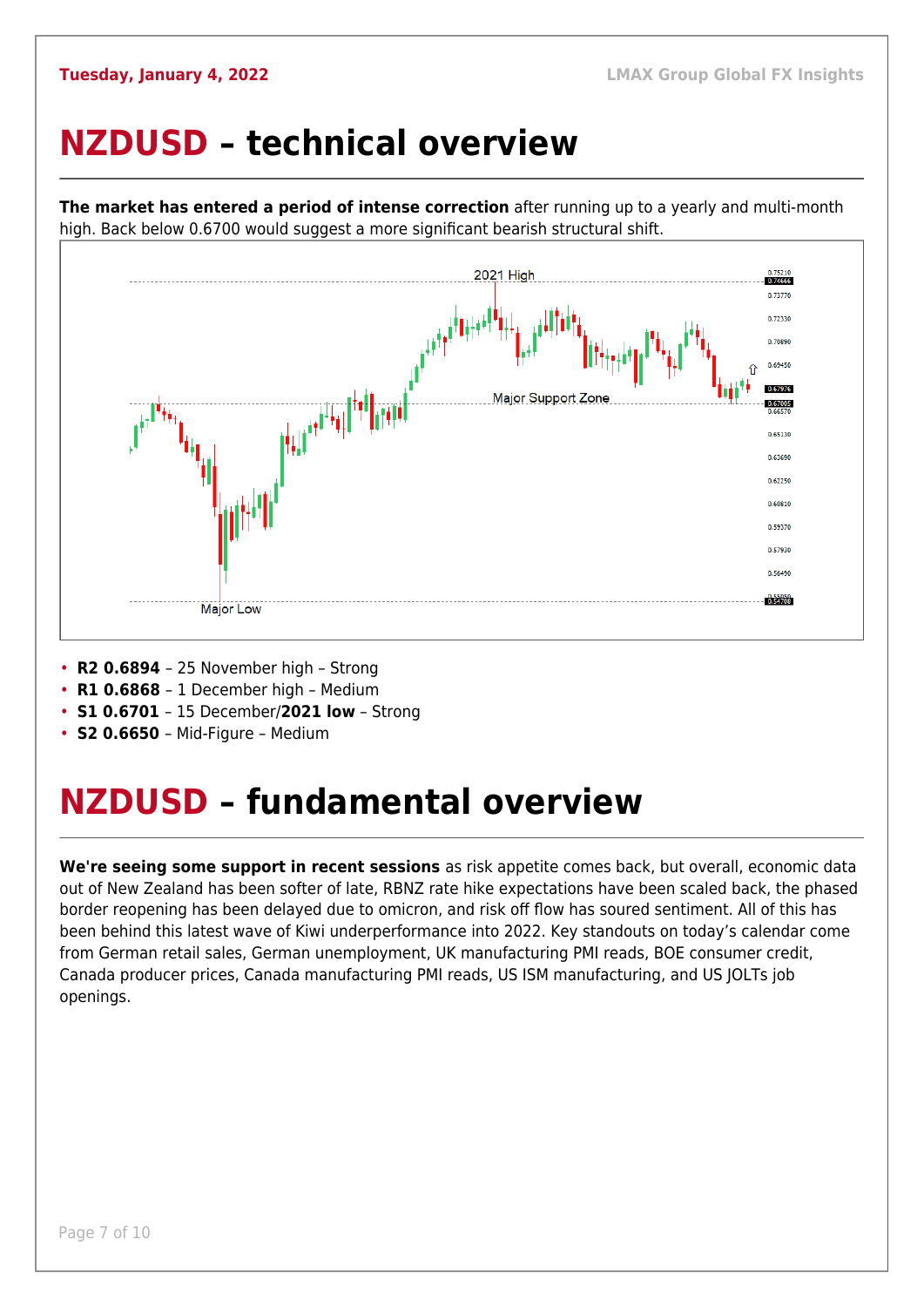#### <span id="page-7-0"></span>**US SPX 500 – technical overview**

**Longer-term technical studies are looking quite exhausted** and the market is showing signs of wanting to roll over after racing to another record high. At the same time, the latest breakout into the 4800 area introduces the possibility for the next major upside extension towards 5000. At this stage, it will take a break back below 4500 to take the immediate pressure off the topside.



- **R2 4850**  Psychological Strong
- **R1 4812**  30 December/**Record high** Medium
- **S1 4533**  20 December low Medium
- **S2 4496**  3 December low Strong

### <span id="page-7-1"></span>**US SPX 500 – fundamental overview**

**We're trading just off fresh record highs**, and yet, with so little room for additional central bank accommodation, given an already depressed interest rate environment, the prospect for sustainable runs to the topside on easy money policy incentives and government stimulus, should no longer be as enticing to investors. Meanwhile, ongoing worry associated with coronavirus fallout and risk of rising inflation should weigh more heavily on investor sentiment in Q1 2022.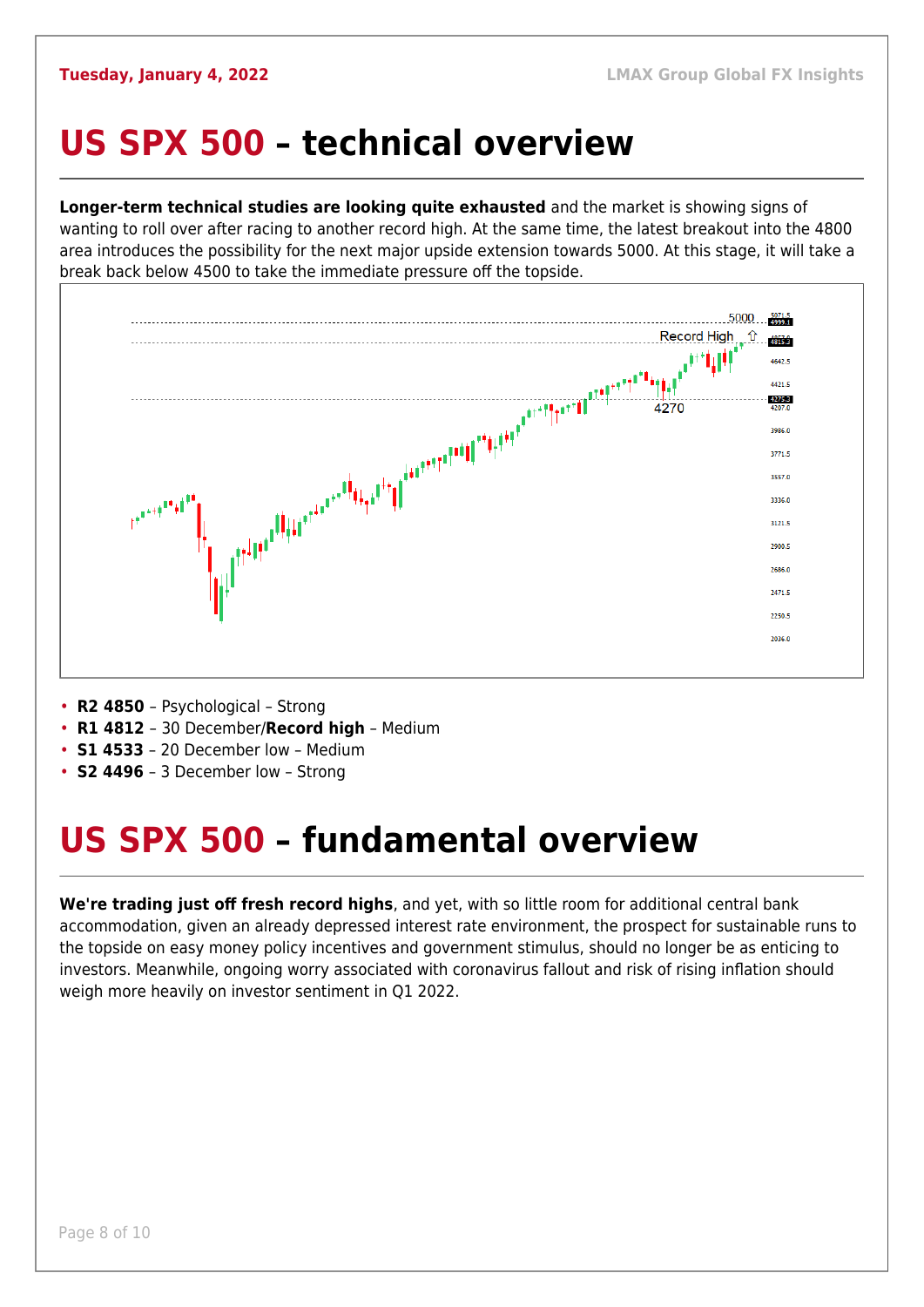## <span id="page-8-0"></span>**GOLD (SPOT) – technical overview**

**The 2019 breakout above the 2016 high** at 1375 was a significant development, opening the door for fresh record highs and an acceleration beyond the next major psychological barrier at 2000. Setbacks should now be well supported above 1600.



- **R2 1917**  1 June high Strong
- **R1 1878**  16 November high Medium
- **S1 1753**  15 December low Medium
- **S2 1722**  29 September low Strong

## <span id="page-8-1"></span>**GOLD (SPOT) – fundamental overview**

**The yellow metal continues to be well supported on dips** with solid demand from medium and longerterm accounts. These players are more concerned about exhausted monetary policy, extended global equities, and coronavirus fallout. All of this should keep the commodity well supported, with many market participants also fleeing to the hard asset as the grand dichotomy of record high equities and record low yields comes to an unnerving climax.